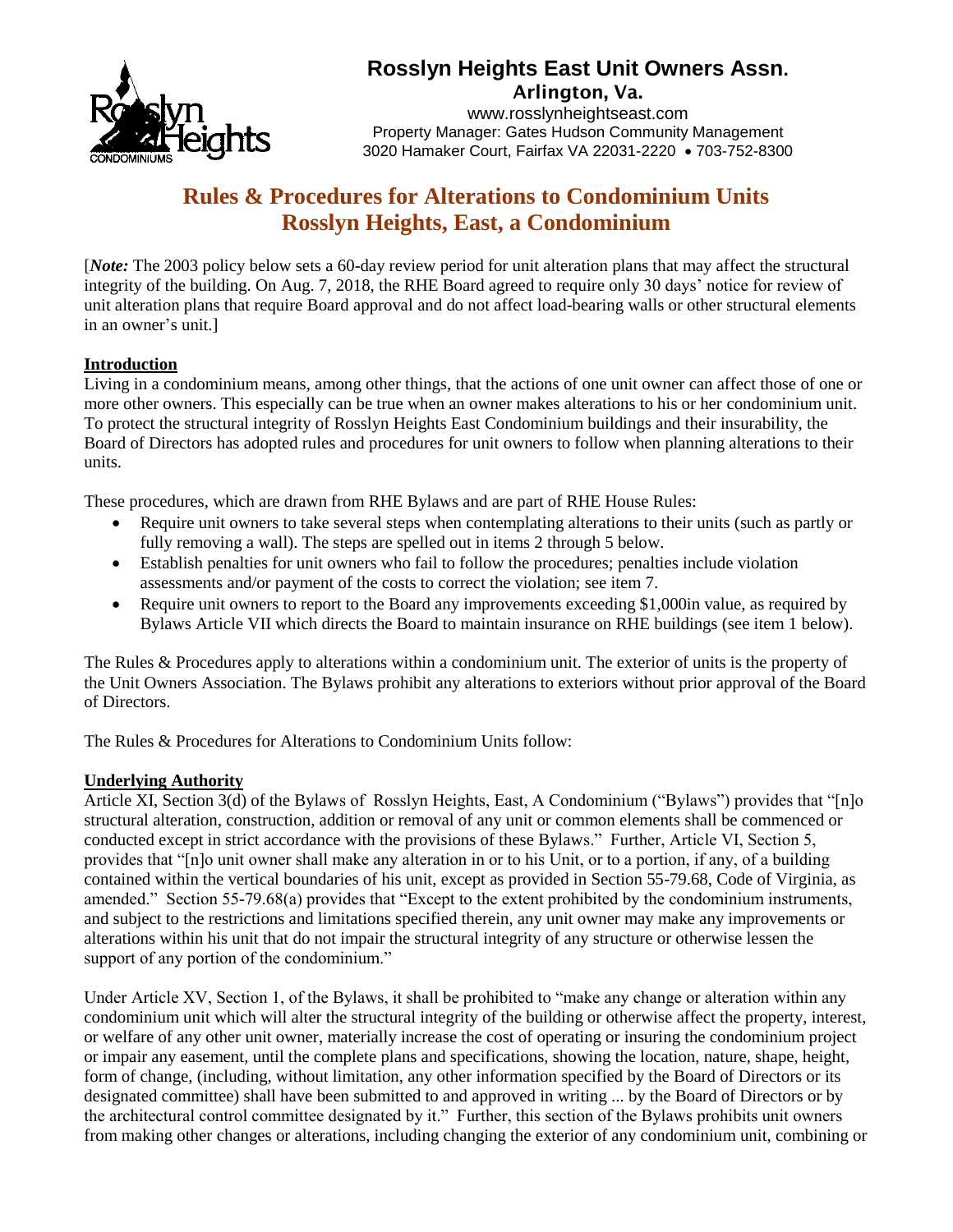otherwise joining two or more condominium units, or removing or altering any windows or external door of any condominium unit, without written approval by the Board.

#### **Rules & Procedures**

Accordingly, in order to ensure compliance with the Condominium instruments and to ensure the safety and value of all owners' units and condominium common elements, any unit owner wishing to make a change to his or her unit is subject to the following rules and procedures:

1. Under Article VII, Section I(e), of the Bylaws each unit owner must notify the Board of Directors of all improvements made by the Unit Owner to his Unit made in excess of \$1,000. (You may send your notification to rosslynheightseast@hotmail.com or mail a notice to Rosslyn Heights East, c/o Gates Hudson Community Management, 3020 Hamaker Court, Fairfax VA 22031-2220, 703-752-8300.)

[An "improvement" generally can be thought of as anything that would increase the structural value of a unit. Examples of "improvements":

- Removing all or part of a wall to open up a room.
- Replacing linoleum flooring with marble or ceramic tile flooring.
- Installing upgraded built-in kitchen cabinets or a fancy new permanently installed lighting system.

Examples of changes that wouldn't be "improvements":

- Replacing old wall-to-wall carpeting with new wall-to-wall carpeting.
- Replacing the stove or refrigerator.
- Painting walls.]

2. For any alteration, it is the unit owner's responsibility to determine whether or not the alteration will affect the structural integrity of the building, or otherwise affect the interests of any other owner as specified in Article XV of the RHE Bylaws. This includes alterations such as removing all or a portion of a wall within the unit.

3. If the alteration falls within Article XV of the RHE Bylaws, the unit owner must submit to the Board of Directors a request in writing at least 60 days prior to commencing work, detailing the alteration that is being proposed, including the exact location of the alteration. Further, the unit owner must provide documentation from a licensed contractor, engineer, or architect stating that the alteration will be done in a manner that will not adversely affect the structural integrity of the building. Additionally, the unit owner must also certify that he or she has obtained or will obtain all necessary Arlington County permits and approvals prior to commencing work on the alteration.

4. The Board retains the option of requiring the owner to pay for the cost of a Board-selected engineer or other expert to survey the unit and determine whether the plans for the proposed alteration are adequate and, upon completion of the job, to ensure that the alteration has been done in a manner that will not adversely affect the structural integrity of the building.

5. If the Board fails to approve or disapprove any plans or specifications which may be submitted to it in writing within sixty (60) days after such submission date, approval shall be deemed granted.

6. The Board will retain a file copy of the request, including the plans and specifications for the proposed alteration, whether the request is approved or disapproved.

## **Penalties**

7. In the event that the unit owner violates these rules and procedures, the Board may require that the unit owner remedy the violation in whole or in part within a specified period of time at the unit owner's expense. Alternatively, under Article X, Section 1(f) of the Bylaws, the Board may enter the unit where the violation occurred and remedy the violation at the expense of the unit owner. In either case, the Board may assess the owner a penalty and, in the case of the sale of the unit, may state in the Resale Certificate that alterations or improvements were made that are in violation of the condominium's instruments.